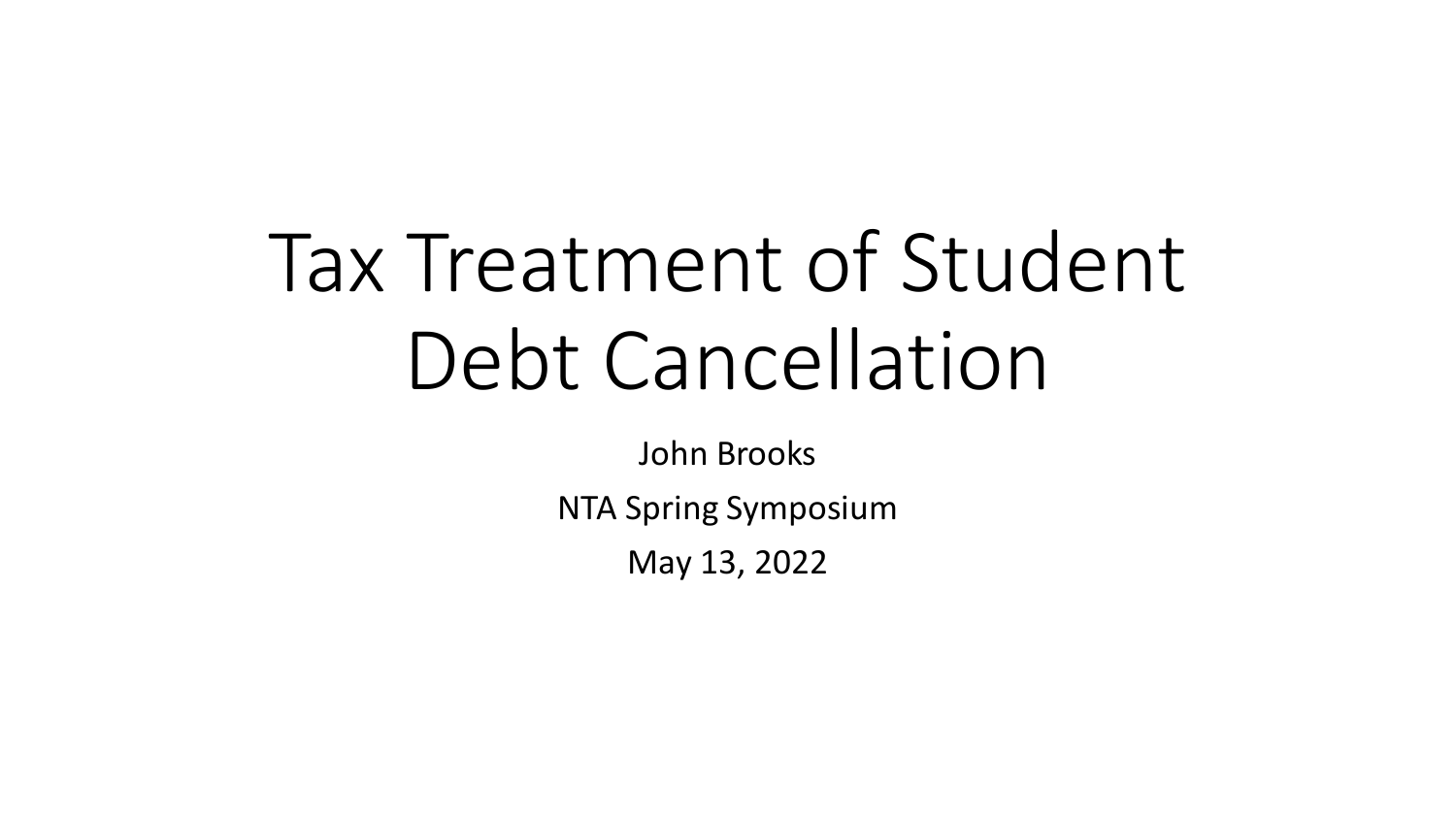# **Outline**

- 1. Introduction
- 2. Higher education tax incentives
- 3. Student loans & Income-Driven Repayment
- 4. Tax treatment of student debt cancellation and the erroneous reading of Section 108(f)
- 5. Lessons: What does this say about the interaction of tax and nontax programs?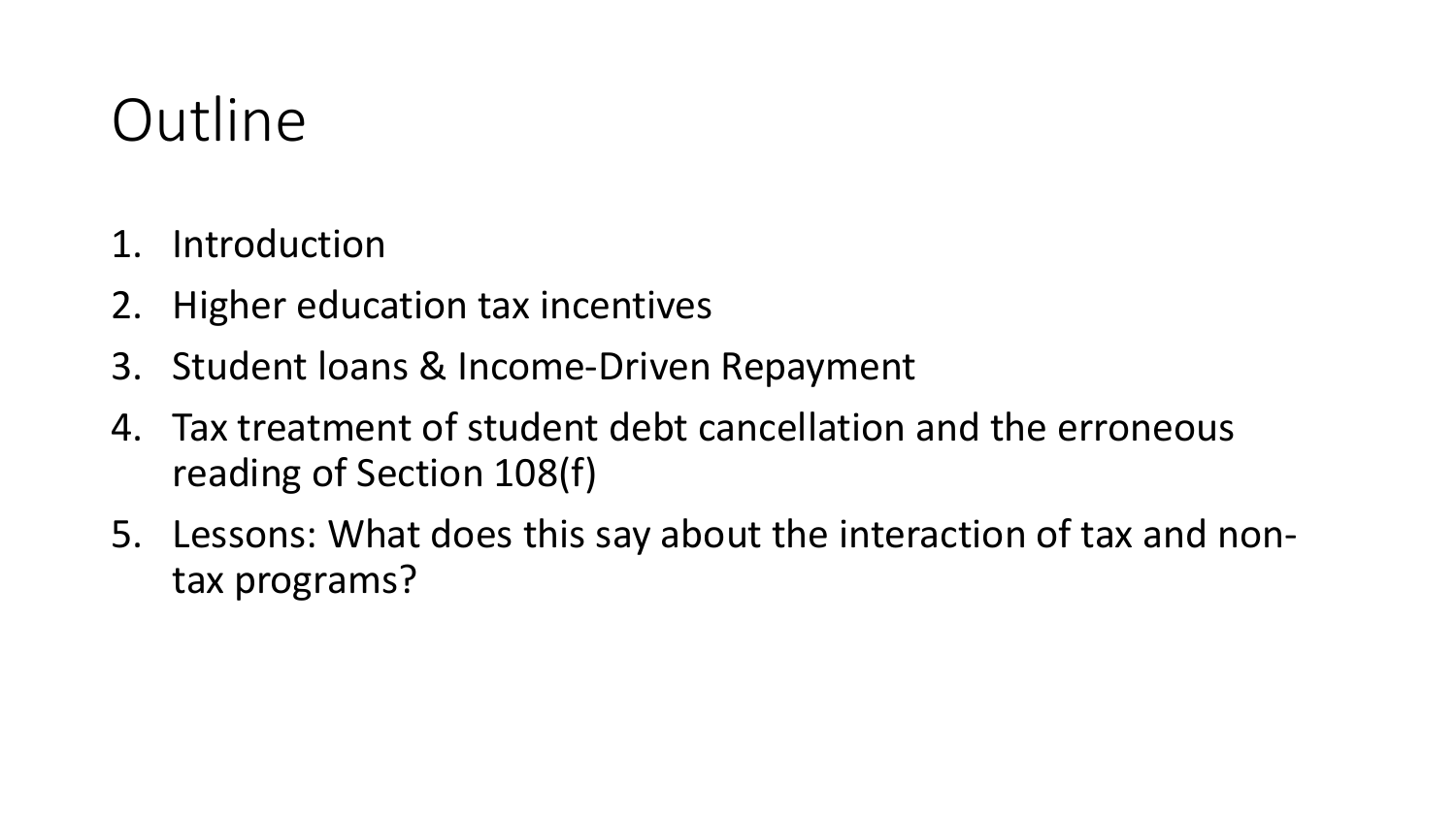# Tax Incentives for Higher Education

- Direct:
	- Credits: American Opportunity Tax Credit and Lifetime Learning Credit. § 25A.
	- Deductions: Student loan interest. § 221.
- Indirect:
	- Scholarship exclusion. § 117.
	- Tax-free education savings plans. § 529 etc.
	- Charitable deduction & non-profit exemption
	- Exclusion of cancelled student loan debt. § 108(f)(5)…for now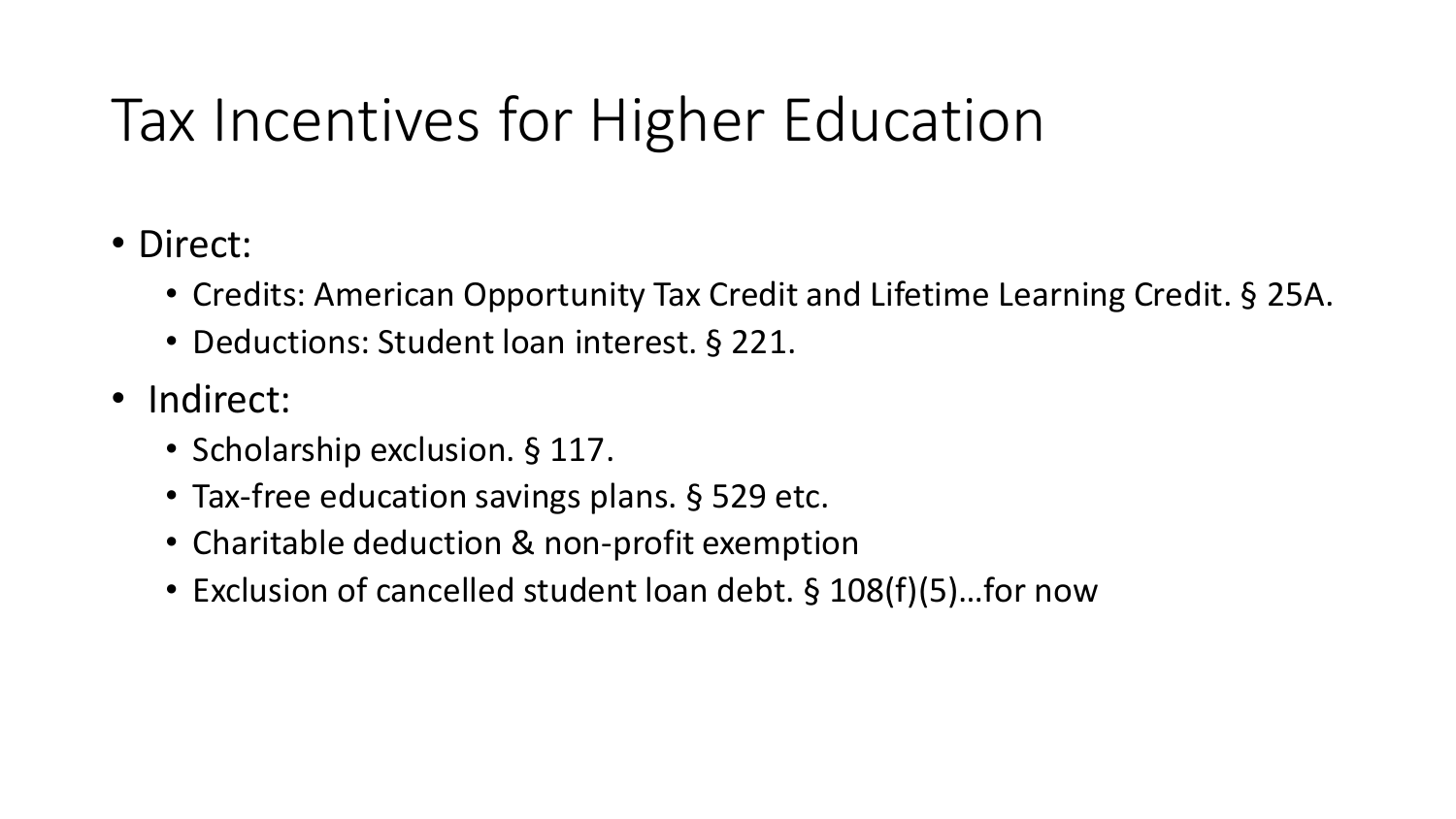# Tax Incentives for Higher Education Have Been Largely Ineffective

- Federal tax credits & deductions have negligible effects on enrollment (Hoxby & Bullman, 2016; Bullman & Hoxby, 2015; LaLumia, 2010)
	- More information about credits may not help. (Bergman, Denning & Manoli, 2019)
- Unclear if education savings programs increase enrollment (Dynarski & Scott-Clayton, 2016)
- But direct aid and loans probably increase enrollment (Page & Scott-Clayton, 2016)
- $\rightarrow$  Suggests that timing, complexity, and liquidity issues hurt tax-based incentives relative to immediate cash or price reductions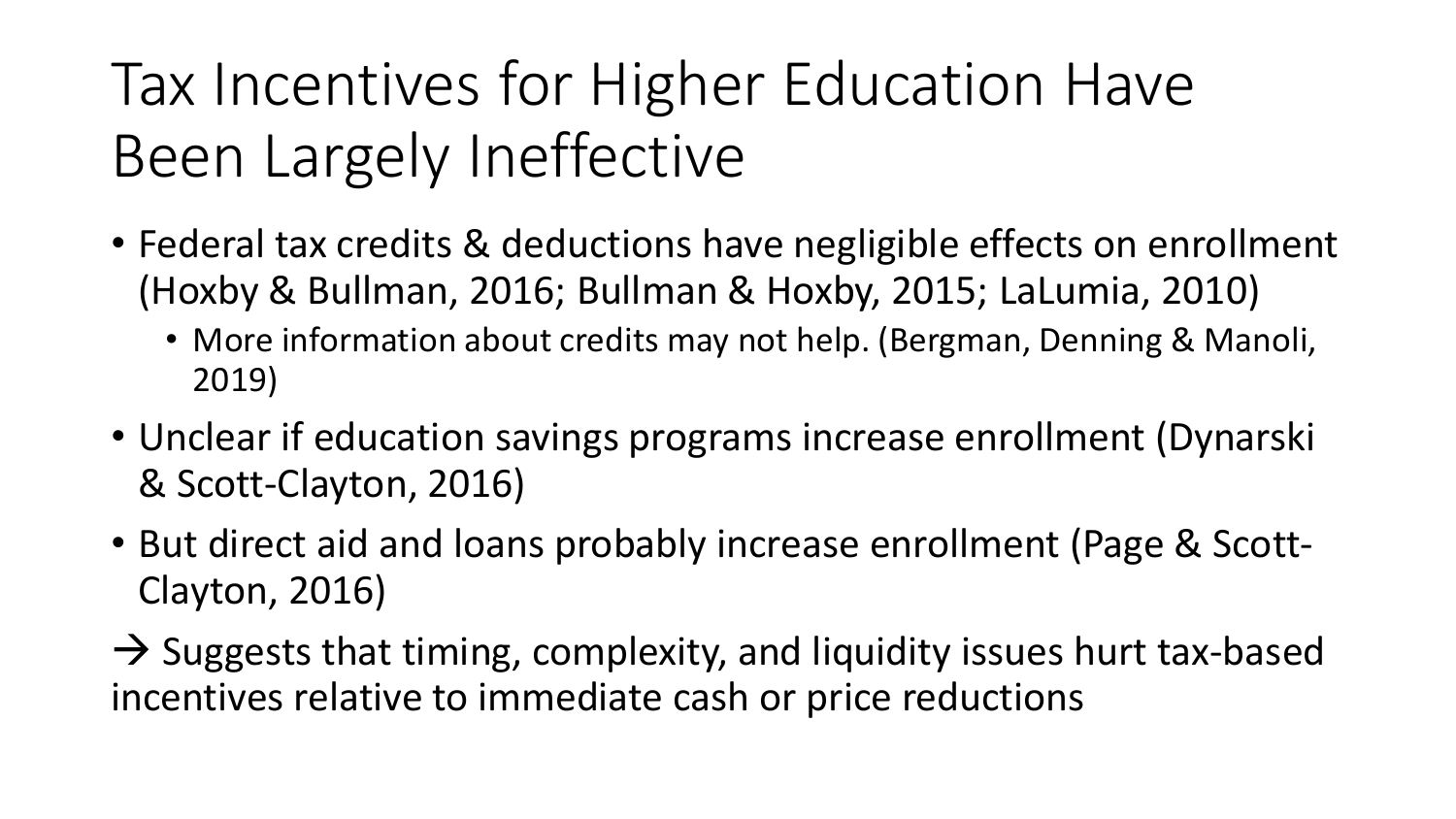### Federal Student Debt

- Total outstanding debt: ~\$1.7 trillion
- Distributes ~\$100 billion per year to higher ed
- Average debt per borrower: \$30-40,000
	- Undergraduate borrowing is capped at \$31,000/\$57,500
	- Graduate students & parents can borrow up to the full "cost of attendance" each year
- ~43 million borrowers
- 50-60% of current students take on some debt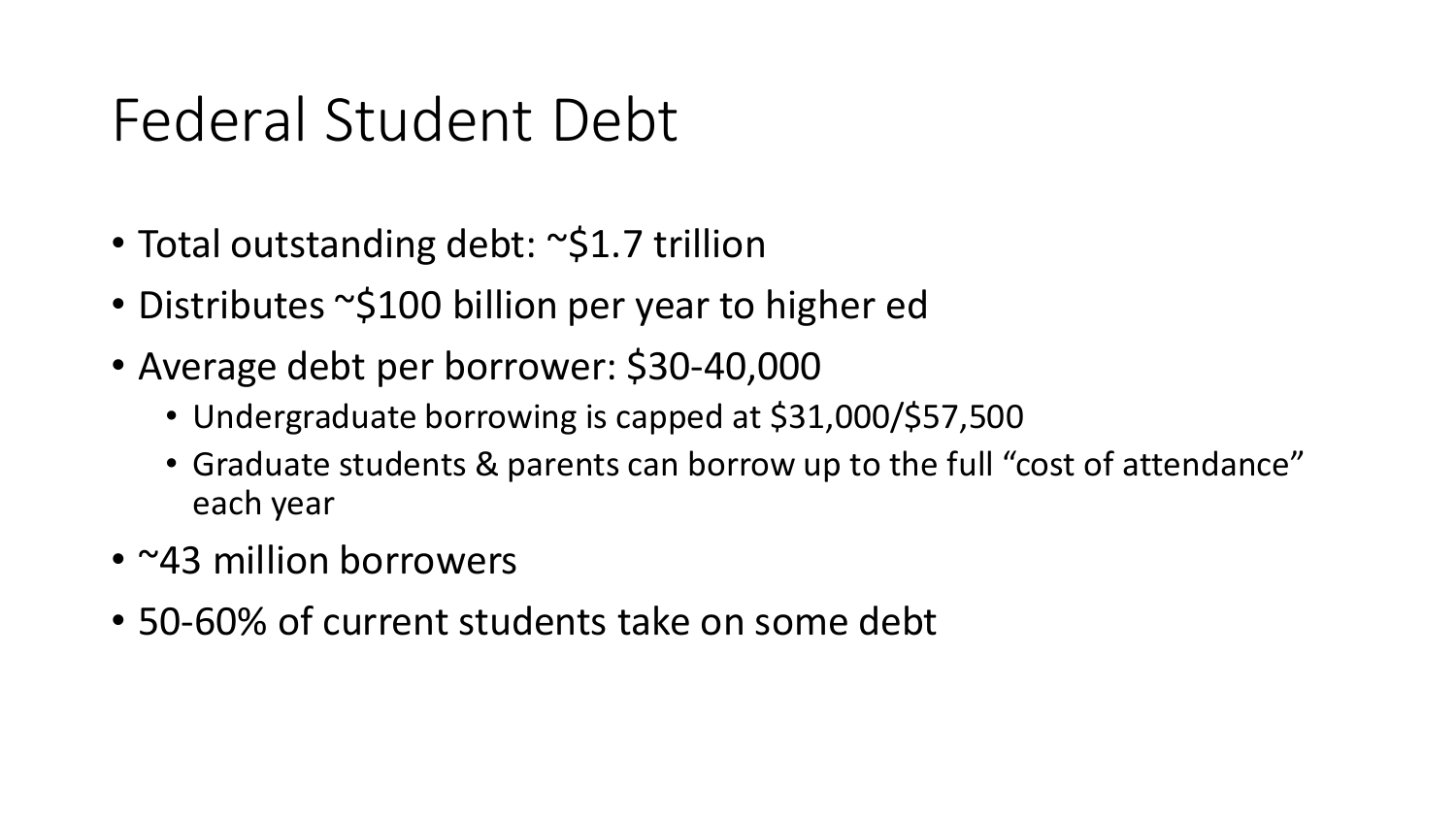#### Income-Driven Repayment Programs

- Pay 10-15% of "discretionary income" for 20-25 years, then remaining debt cancelled
	- PSLF: Pay for 10 years, then remaining debt cancelled
- 47% of debt in repayment
	- \$546 billion
- 33% of borrowers in repayment
	- 9.2 million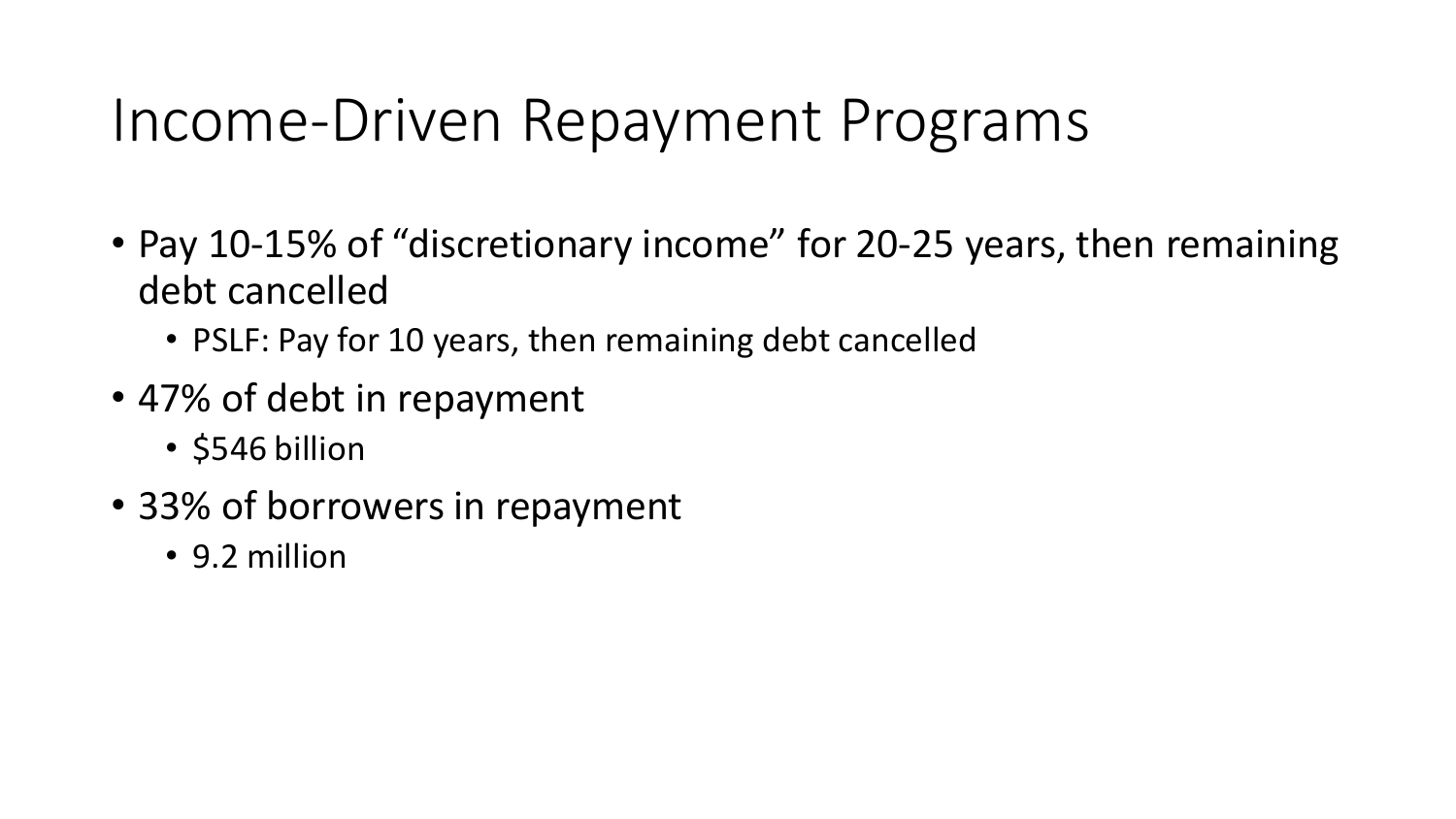# Other Debt Discharge Programs

- Death & disability
- Closed school
- False certification
- Borrower defense
- Bankruptcy
- Settlement and compromise
	- Could be tool for broader debt cancellation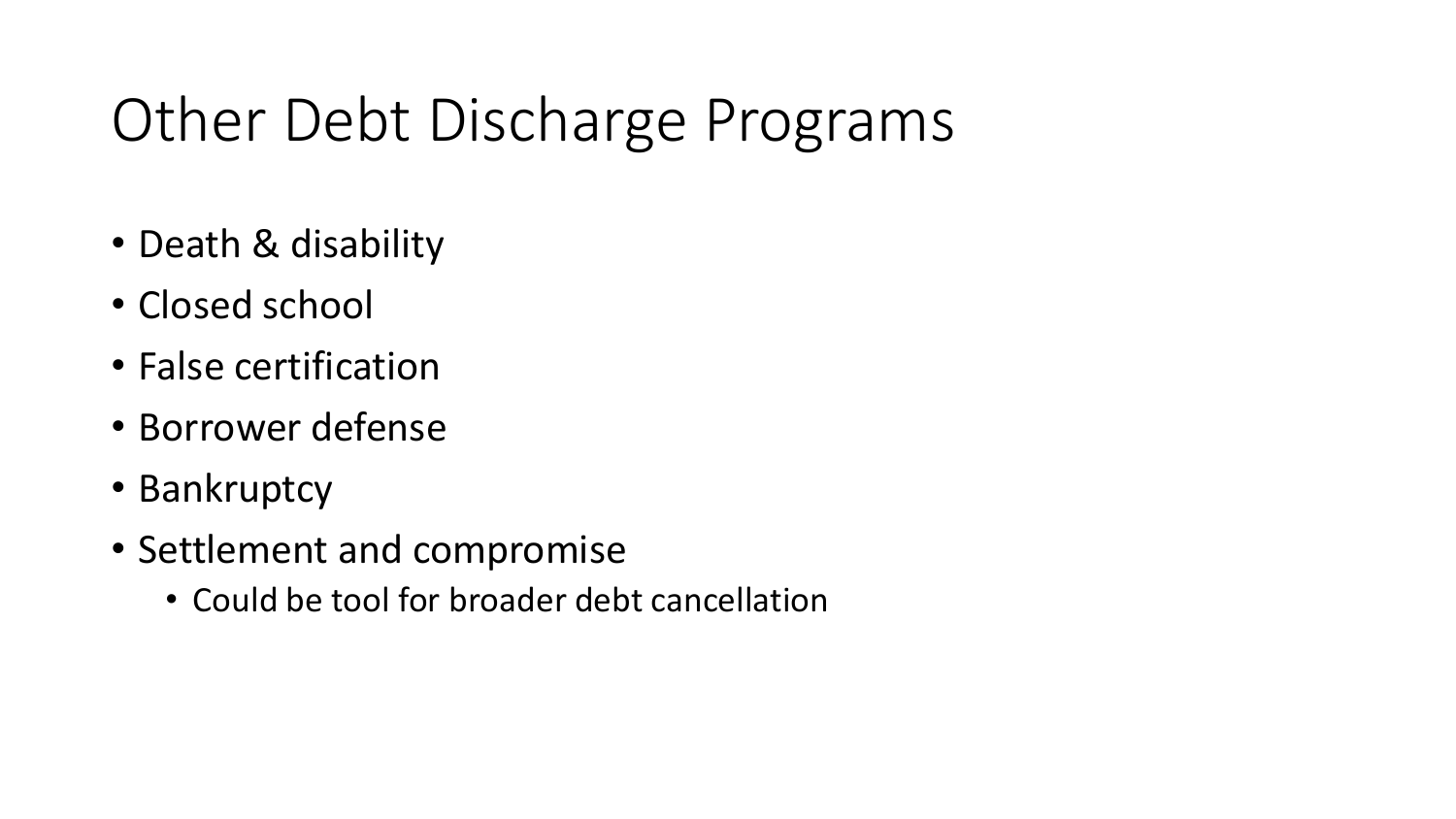# Section 108(f)(5)

"Gross income does not include any amount which (but for this subsection) would be includible in gross income by reason of the discharge (in whole or in part) after December 31, 2020, and before January 1, 2026, of [any student loan]."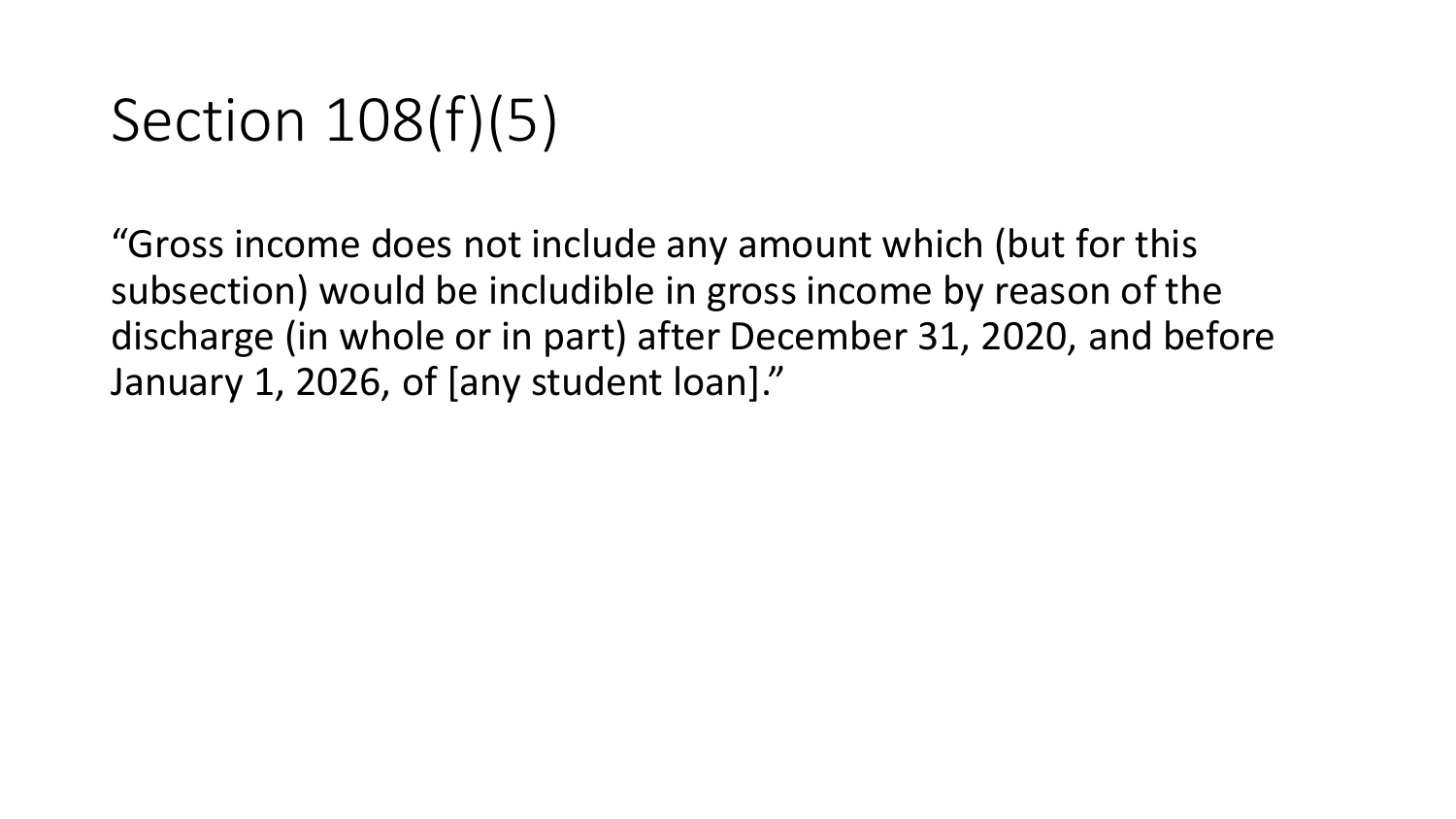# Section 108(f), Pre-2021 and Post-2025

#### • Section 108(f)(1):

- "In the case of an individual, gross income does not include any amount which (but for this subsection) would be includible in gross income by reason of the discharge (in whole or in part) of any student loan if such discharge was pursuant to a provision of such loan under which all or part of the indebtedness of the individual would be discharged **if the individual worked for a certain period of time in certain professions for any of a broad class of employers."**
- Interpreted to provide statutory exclusion only for Public-Service Loan Forgiveness (and similar programs)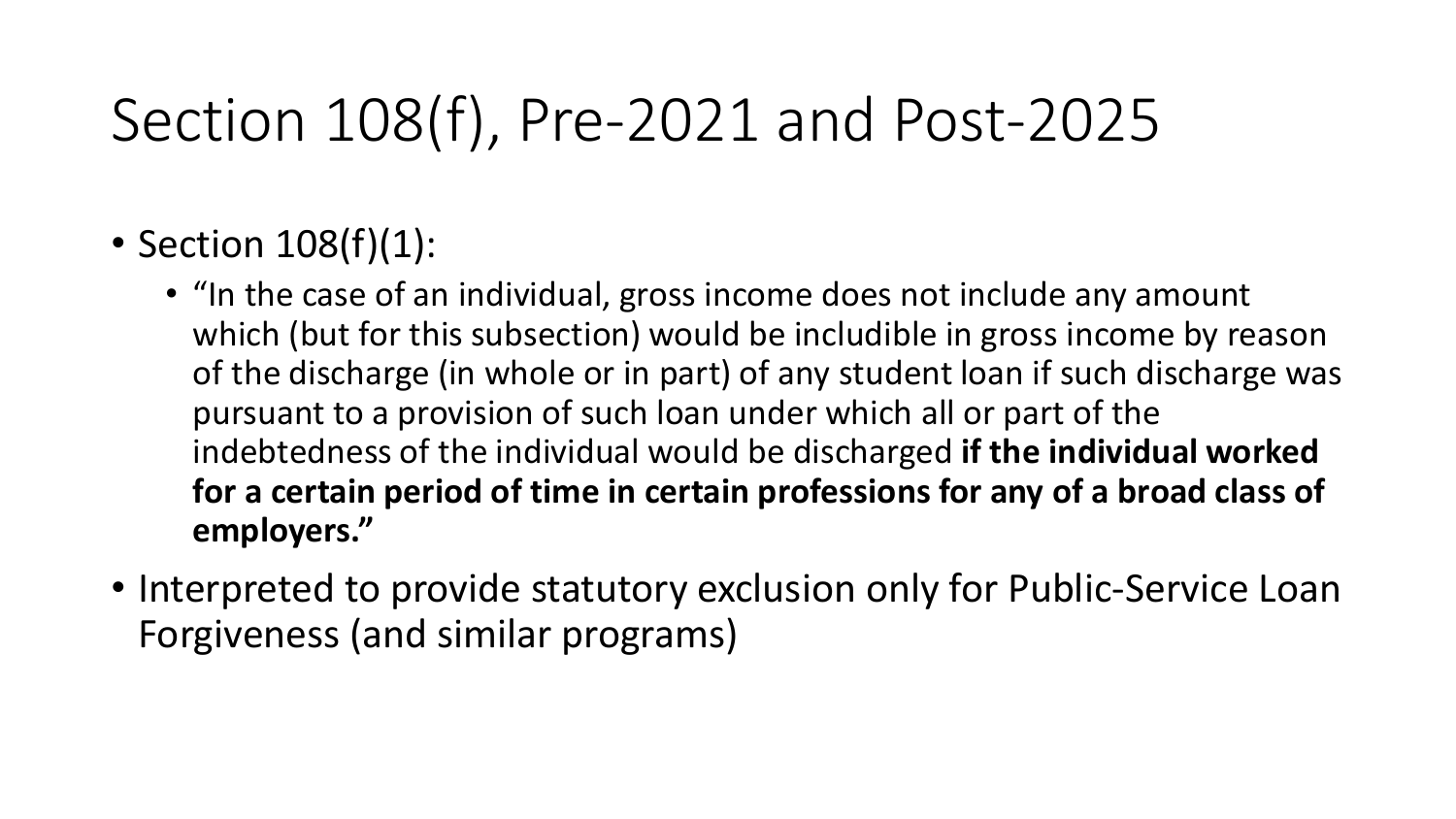#### Simple Tax Analysis

- 1) Cancellation of indebtedness is income. § 61(a)(11). *Kirby Lumber*.
- 2) Unless there is an exclusion in § 108.
- 3) The only student debt exclusion is § 108(f)(1) for PSLF.
- 4) Therefore, all other student debt cancellation, including IDR, is taxable.

But not so fast…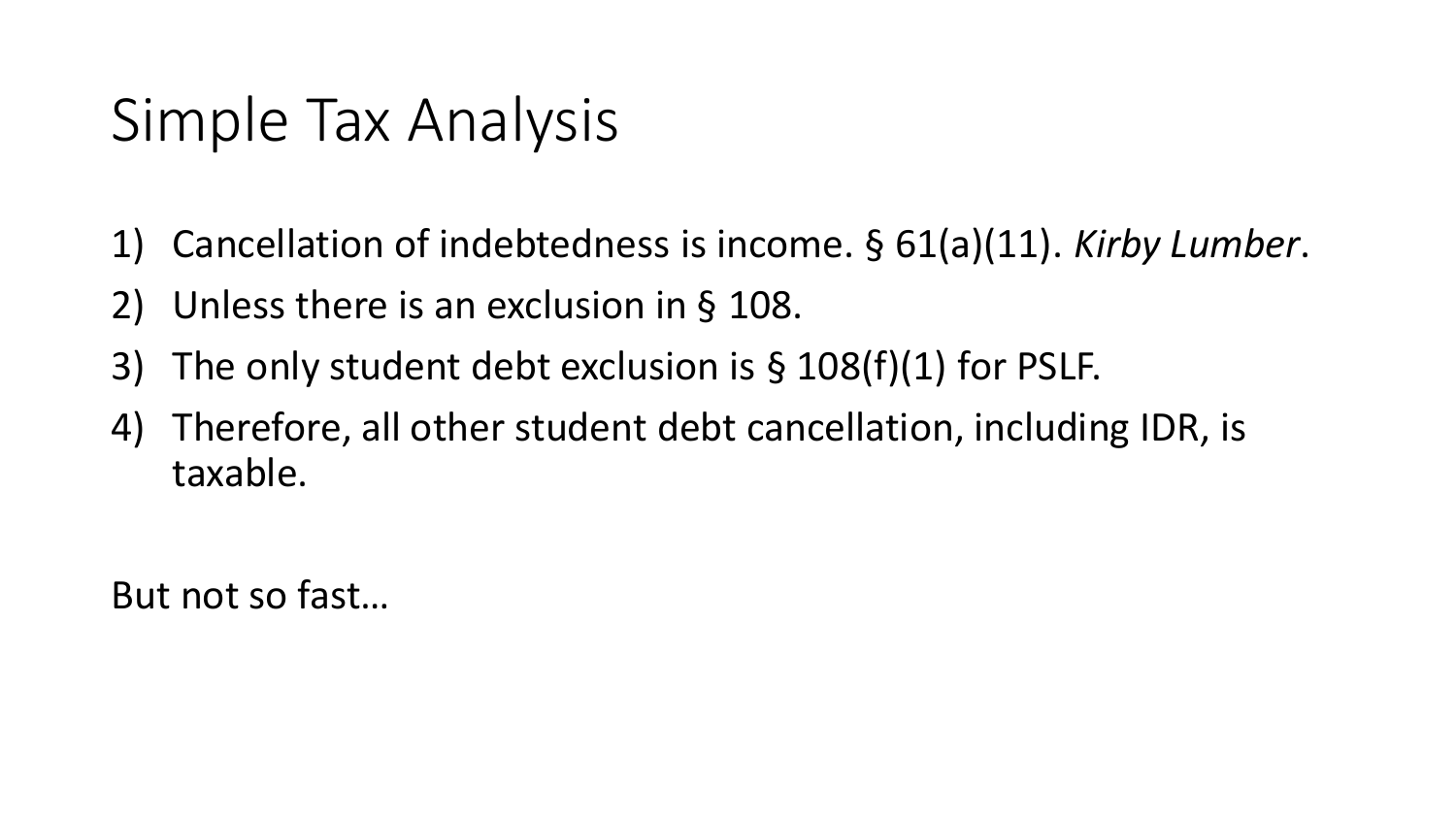#### Pre-1973

- Section 117(a)(1)(A) (1958):
	- "In the case of an individual, gross income does not include any amount received as a scholarship at an educational institution."
- Treasury Regulation § 1.117-4(c) (1956):

Scholarships do **not** include:

(1) "[A]ny amount paid or allowed to, or on behalf of, an individual to enable him to pursue studies or research, if such amount represents either **compensation** for past, present, or future employment services or represents payment for services which are **subject to the direction or supervision of the grantor**."

(2) "Any amount paid or allowed to, or on behalf of, an individual to enable him to pursue studies or research **primarily for the benefit of the grantor**."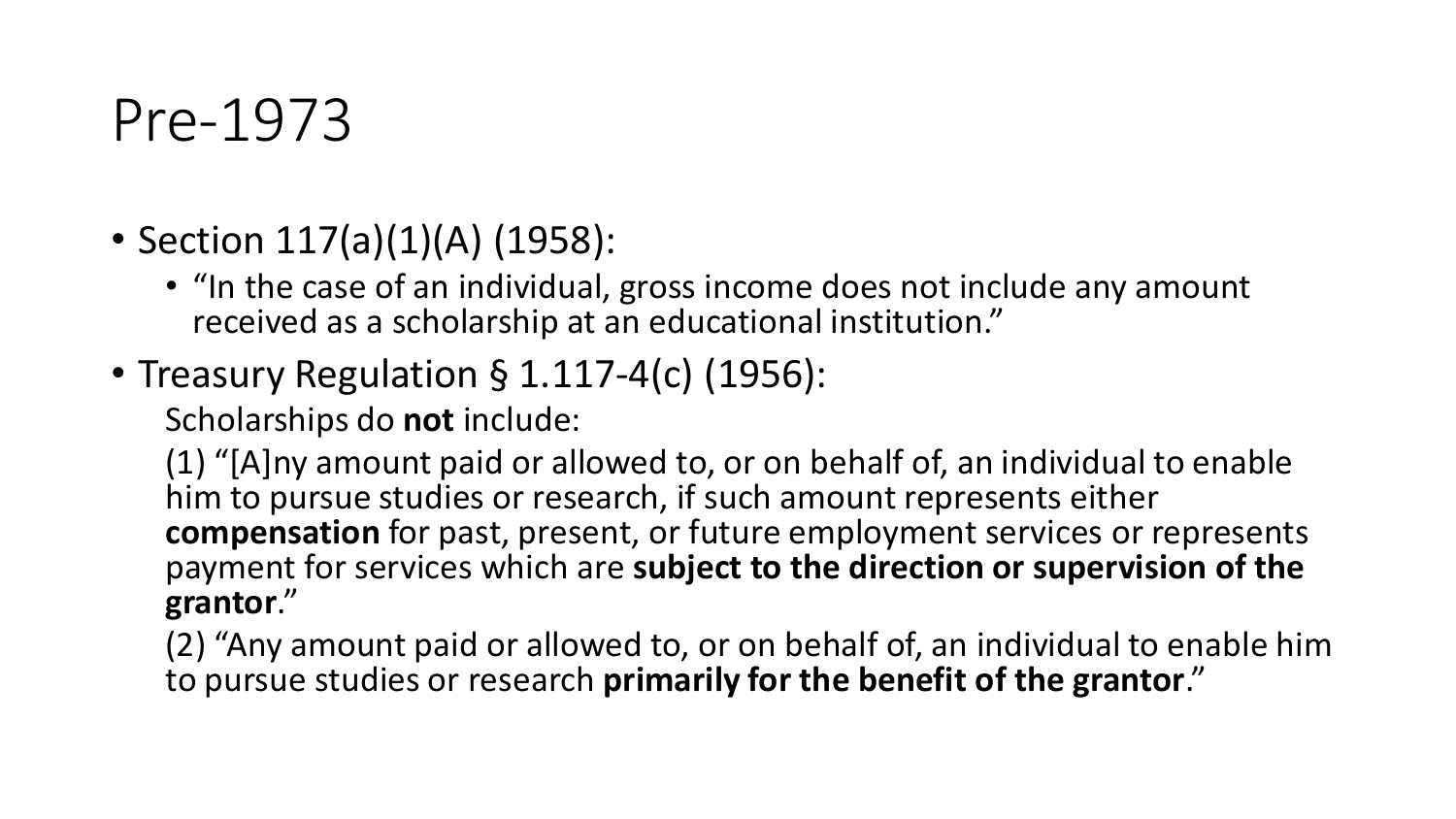## Tech. Advice Memo 5807039700A (1959)

- "Payments received under the \*\*\* State Medical Education Loan Scholarship Program fall within [Section 117], and **thus qualify as amounts received as a scholarship**."
- "In the case with which we are here concerned, there has been **no employment relationship** between the grantor, the State of \*\*\* and the recipient, and there will be none, so payments made under the Program cannot be said to represent compensation for past, present, or future employment services."
- **Not "subject to the direction or supervision of the grantor**."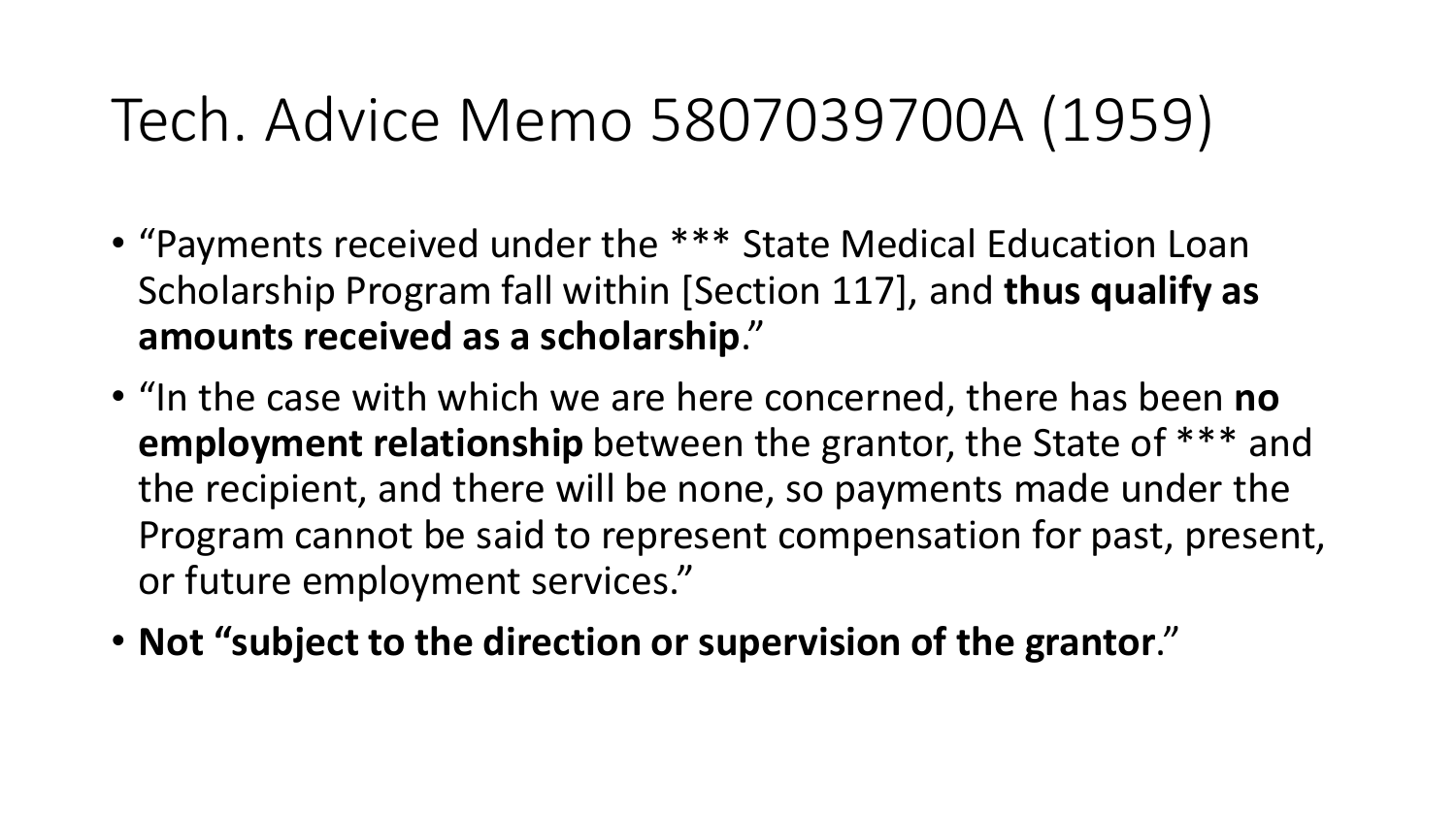# *Bingler v. Johnson*, 394 U.S. 741 (1969)

- Company paid employees a "stipend" while they were on leaves of absence to pursue graduate studies
- Required to work for employer for two years after earning degree
- Court upholds Treas. Reg. § 1.117-4(c):
	- "Here, the definitions supplied by the Regulation clearly are prima facie proper, comporting as they do with the ordinary understanding of 'scholarships' and 'fellowships' as relatively disinterested, 'no-strings' educational grants, with no requirement of any substantial quid pro quo from the recipients."
	- "The thrust of the provision dealing with compensation is that bargained-for payments, given only as a quo in return for the quid of services rendered—whether past, present, or future—should not be excludable from income as 'scholarship' funds."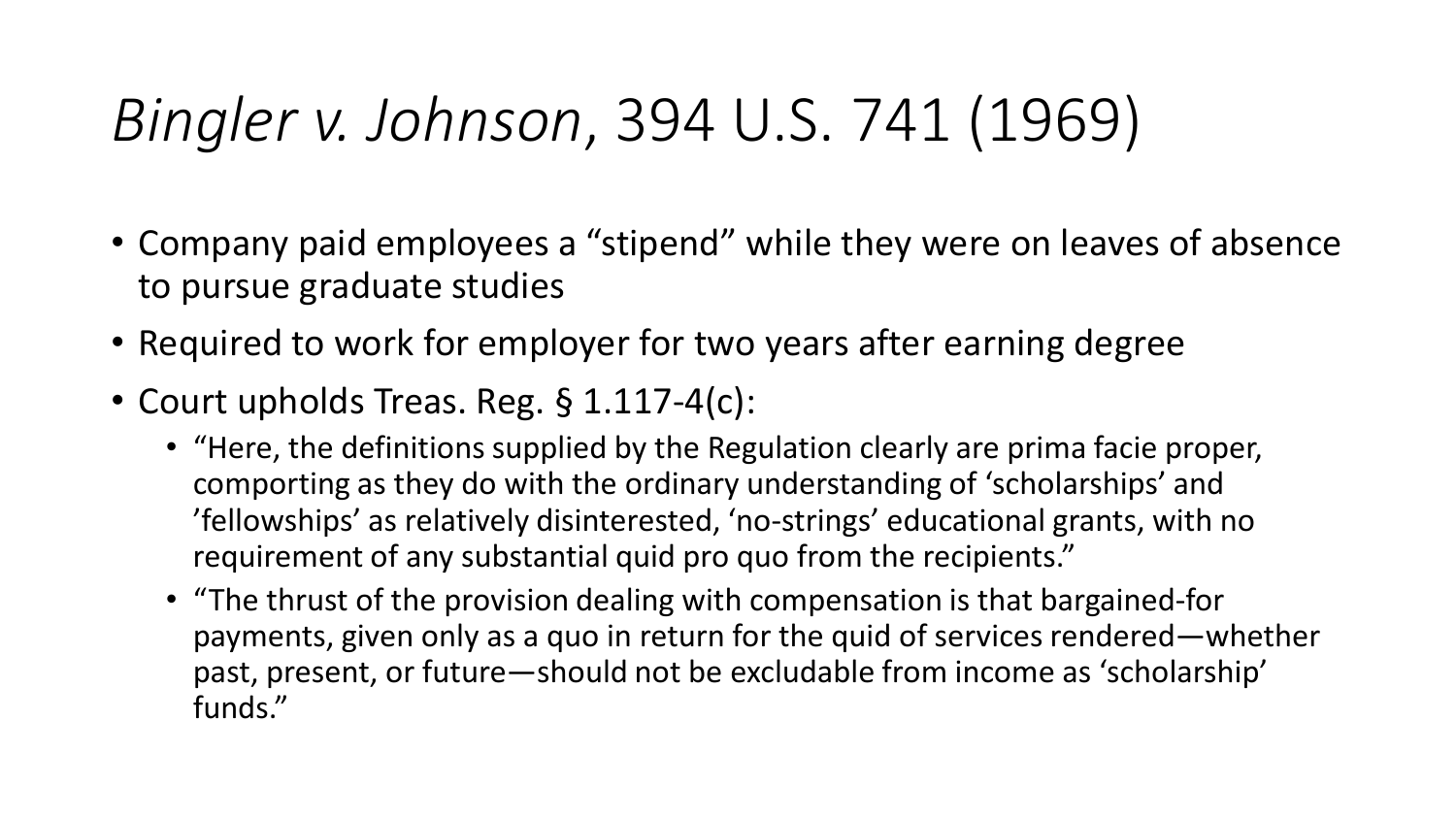#### Rev. Rul. 73-256

- Revisiting student loan cancellation as a result of *Bingler v. Johnson.*
- "Under the facts presented in this case**, the amounts are cancellable on the condition that the recipient practice medicine in a rural area of the State**. This condition requires a substantial quid pro quo from the recipient, in that in return for receiving a medical education, he must perform services in an area selected by the grantor. Thus, although no employment relationship exists between the grantor and the grantees, the services required do not further an educational purpose and are designed to accomplish a basic objective of the grantor."
- **"Therefore, the cancellation of the loan is primarily for the benefit of the grantor within the meaning of section 1.117-4(c) of the regulations.**"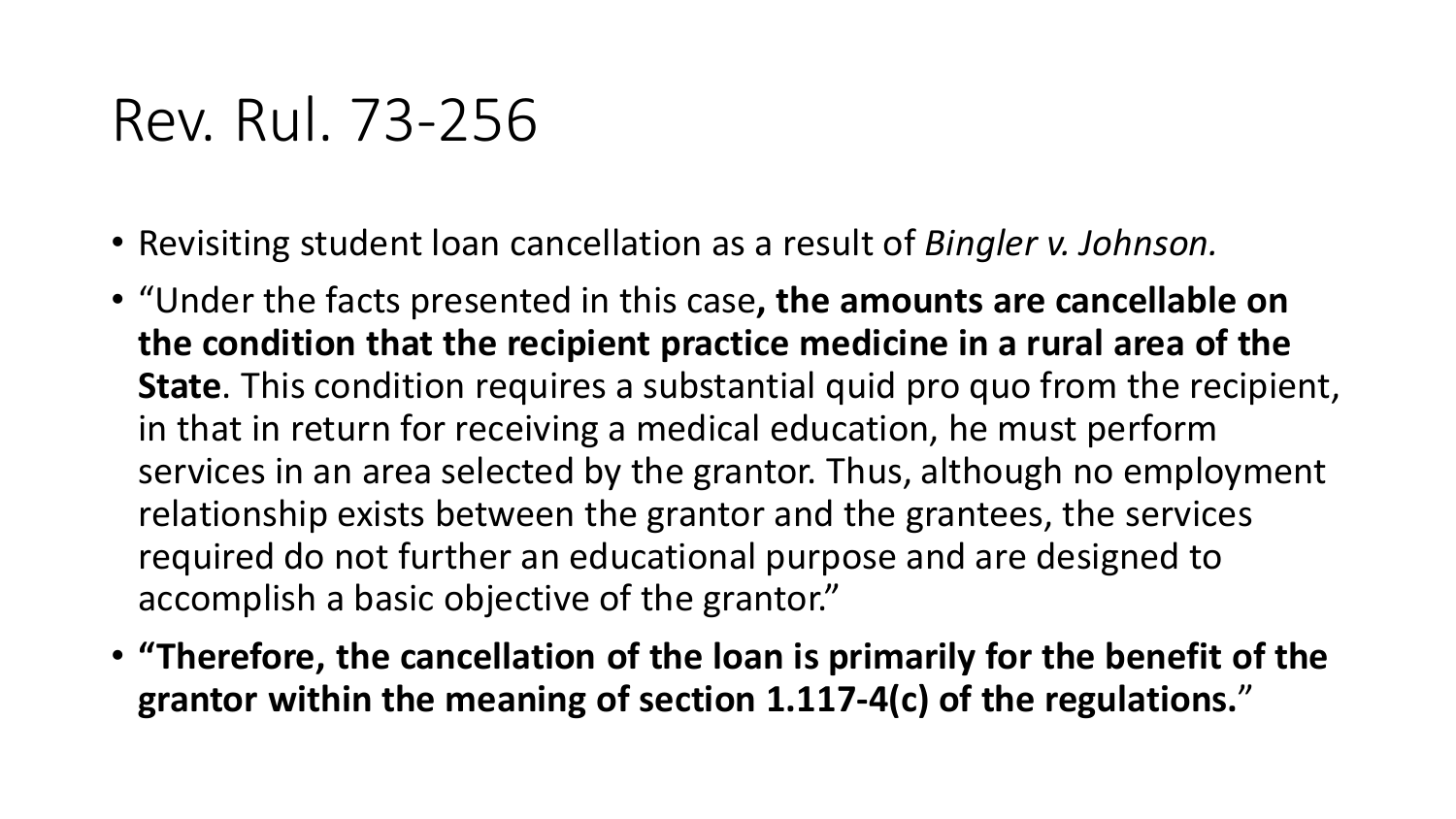# Tax Reform Act of 1976, § 2117

- "In the case of an individual, **no amount shall be included in gross income** for purposes of section 61 of the Internal Revenue Code of 1954 by reason of the discharge of all or part of the indebtedness of the individual under a student loan if such discharge was pursuant to a provision of such loan under which all or part of the indebtedness of the individual would be discharged if the individual **worked for a certain period of time in certain geographical areas or for certain classes of employers**."
- Similar language included in Revenue Act of 1978
- Made permanent part of the Tax Code by Deficit Reduction Act of 1984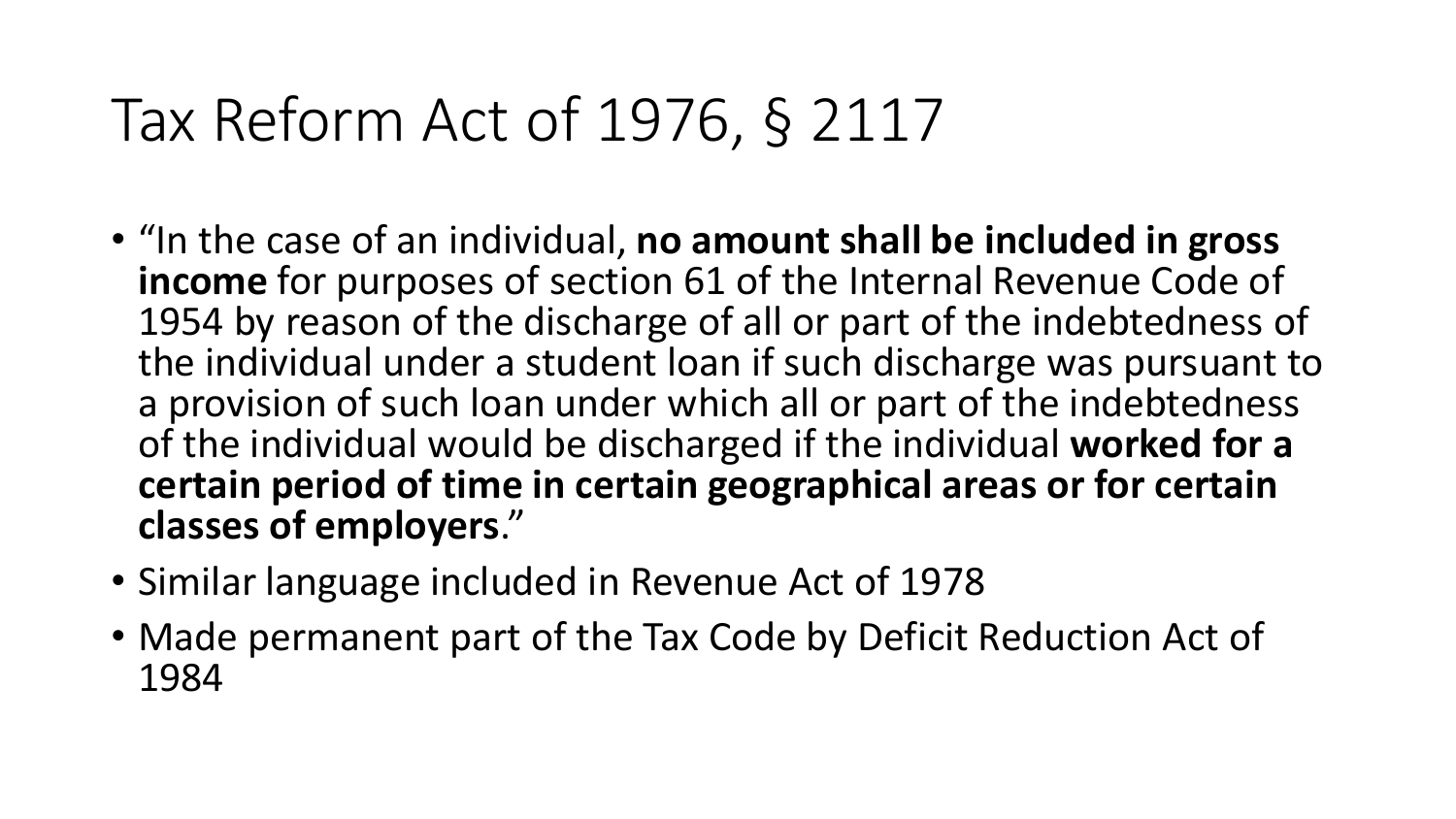#### Legislative History

- These provisions, including § 108(f), were direct responses to Rev. Rul. 73-256.
- Senate Report No. 94-938:
	- "Proponents of these programs believe that the loan cancellation is **not primarily for the benefit of grantor, as the Service has ruled, but for the benefit of the entire community** and that the exclusion from income of the amount of indebtedness discharged in exchange for these services would further the purpose of these programs. In addition, **proponents believe such exclusion would be consistent with the treatment of scholarships and fellowship grants which are not contingent upon the performance of needed services by the recipient**."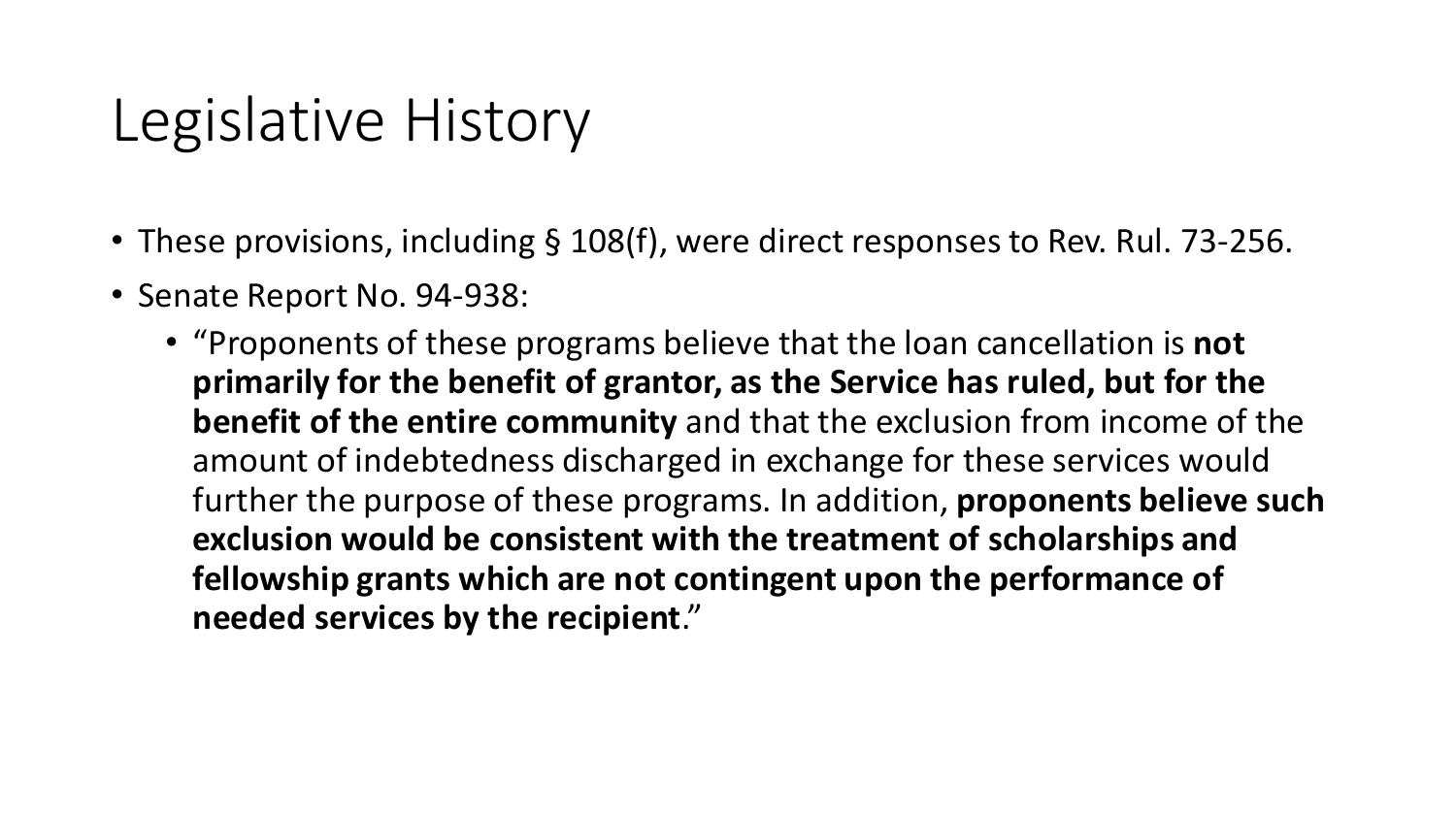### What Does All This Mean?

- Student loan cancellations, including for public service, were originally considered "scholarships"
- IRS changed its position in 1973 with respect to public-service forgiveness, because of potential "quid pro quo"
- Congress overruled IRS and said that such loans should still be treated like scholarships
- Therefore, we should read § 108(f) **NOT** as a **limited** exclusion only for PSLF, but rather as making sure a **general** exclusion **ALSO** applies to PSLF despite potential "quid pro quo"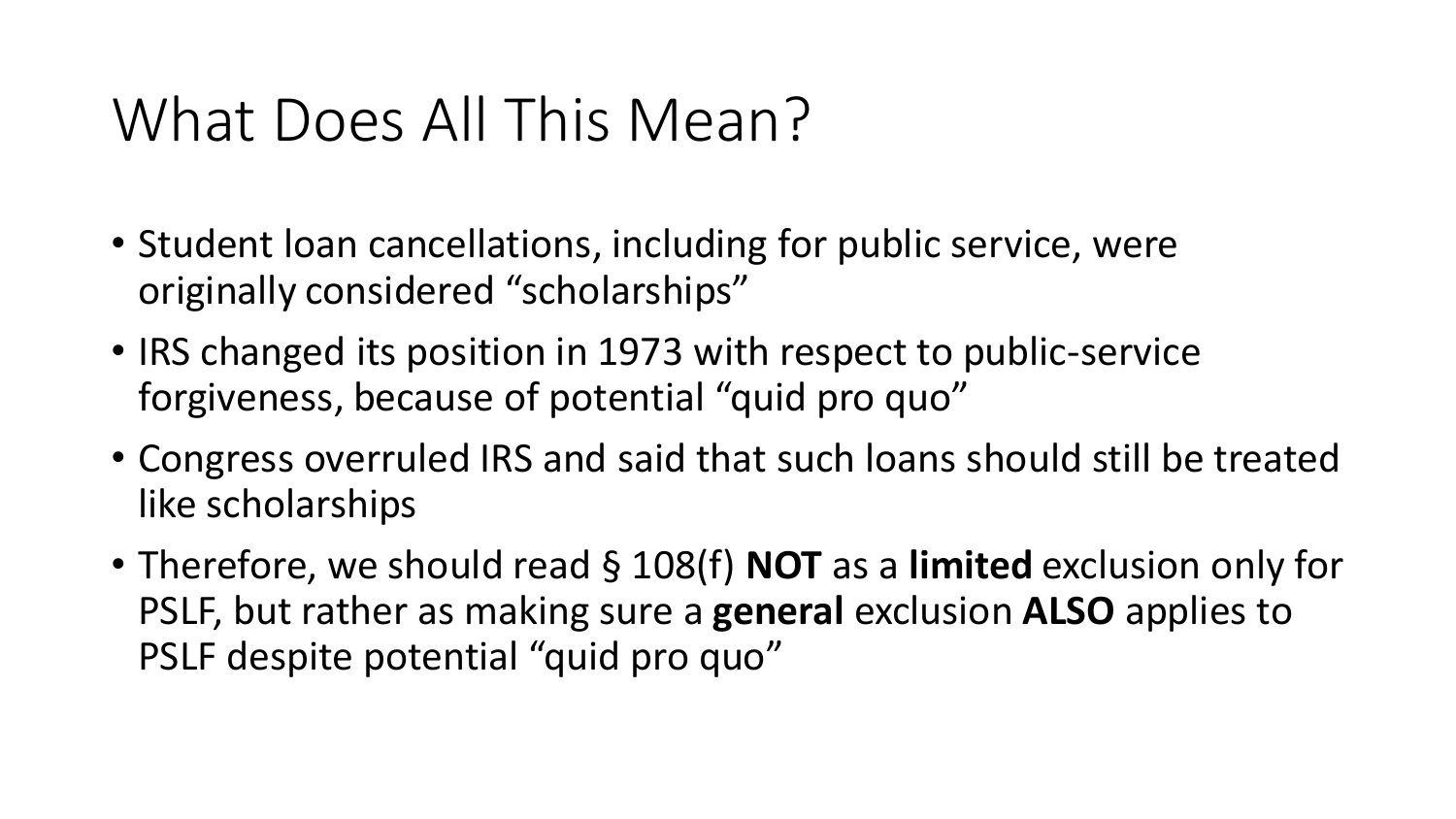### Treatment of Interest Subsidies

- Subsidization and cancellation of student loan **interest** is already happening (subsidized loans, IDR, loan pause), without any assertion of taxation
- Rev. Rul. 75-537:
	- "Student loan interest subsidy payments made by the Commissioner of Education to lenders for the interest they agree not to collect from borrowers under the Higher Education Act of 1965 **are scholarships**, within the meaning of section 117(a) of the Code"
- So it seems like IRS is **currently** treating some aspects of student loan forgiveness as non-taxable scholarships